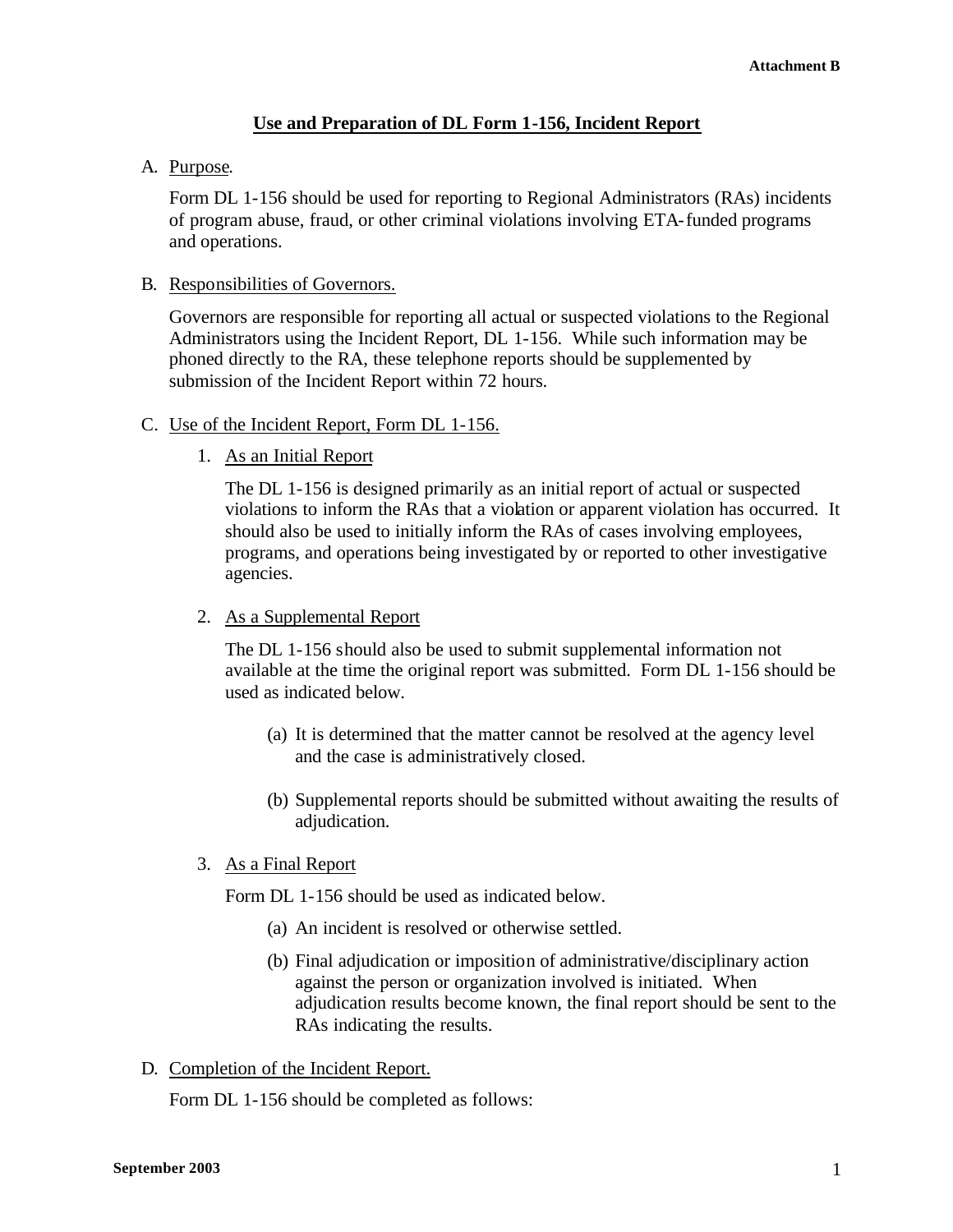Block 1. Enter the date the form is actually signed by the responsible agency official.

Block 2. Enter the fiscal year (e.g., October 1, 2002 – September 30, 2003) in which the report is being submitted, the two letter State abbreviation, and a number to indicate the chronological sequence of the report (e.g., 02-NV-0001 would show that the report was submitted in Fiscal Year 2002, by Nevada, and was the first report submitted in FY 2002).

Block 3. Leave Blank. For use by OIG only.

Block 4. Indicate the type of report being submitted by checking the appropriate block. If the report is both an "Initial" and a "Final" report, then place a check in both the initial and final blocks.

Block 5. Check appropriate block.

Block 6. Check appropriate block.

Block 7. Enter the name of the person, recipient, or sub recipient, if applicable, and the location where the incident occurred. A general geographic (city, town) location or mail address should be used.

Block 8. Complete as necessary.

Block 9. Check appropriate block(s). Public includes press.

Block 10. Any information requested by any law enforcement agency should be reported here. Identify the officer and/or agency who made the request. In Block 14, describe what information was requested from and offered to the outside agency.

Block 11. Indicate the type of interest/publicity that the incident may generate, or actually has generated, by placing a check in the appropriate blocks(s). If necessary, a brief statement of explanation may be included in Block 14.

Block 12. Check appropriate block.

Block 13. Complete as necessary.

Block 14. Synopsis – This is a clear, concise statement of the incident which should include:

(a) (When). Identify the time and date when the incident occurred; when it was discovered; when it was reported to supervisory personnel, OIG, or other law enforcement agency; and whether an inventory was conducted to determine the extent of loss.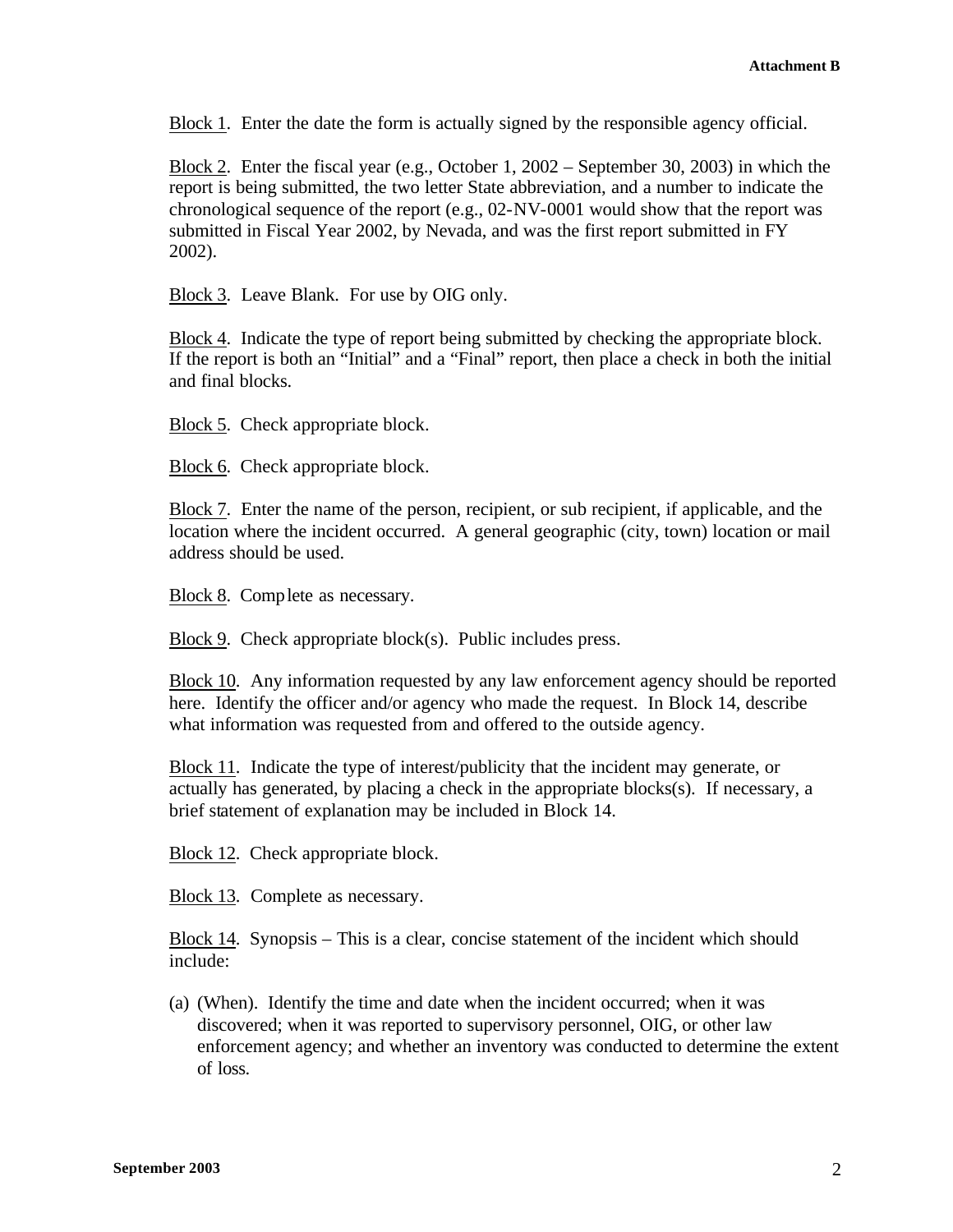- (b) (What). Describe the complete incident in as much detail as is available and necessary to give a complete picture of what happened. Cost/value figures should be shown in the appropriate place in Block 12.
- (c) (Who). Enter the names of those principal personnel who are listed in Block 7 and Block 13, as well as other personnel whose identities are necessary to complete the narrative and give the reader a complete picture of what happened. Include, when applicable, complete identities of persons/agencies to whom the incident is reported or referred. If needed for purpose of clarification, include the reason(s) why nonprincipal personnel were involved (e.g., fire department personnel who made pertinent determinations in a suspected arson incident).
- (d) (Where). Clearly specify the location where the incident occurred (e.g., a certain building, an area/room within a building, a particular contractor, grantee location).

If the direction and distance from an identifiable point of reference (e.g., building, street, intersection, bridge) is known, this should be indicated.

- (e) (Why). Frequently the motive for an incident is not readily discernible (e.g., a suicide or property destruction) or it must be deduced from the existing facts and circumstances. If the "why" for an incident is known or suspected, it should be reported. When a suspected motive is reported, the basis/rationale for the suspicion should be noted.
- (f) (How). Report the manner/method by which an incident actually or probably was committed and discovered. "How" an incident was discovered and committed should be reported in sufficient detail to assist proper authorities in the development of preventive measures.

(g) Plan of Action. Indicate if OPFI or OIG assistance is requested.

Block 15. Identify the name, title, address, and telephone number of the official completing the report.

Block 16. All copies should be signed by the responsible official for the reporting office.

Block 17. Self-explanatory.

Block 18. Self-explanatory.

Continuation. Entries requiring additional space may be continued at the end of the synopsis entry in Block 14 or on a separate sheet(s) of bond paper. Each continuation sheet should be headed "Continuation" and indicate the Activity Identification Code from Block 2.